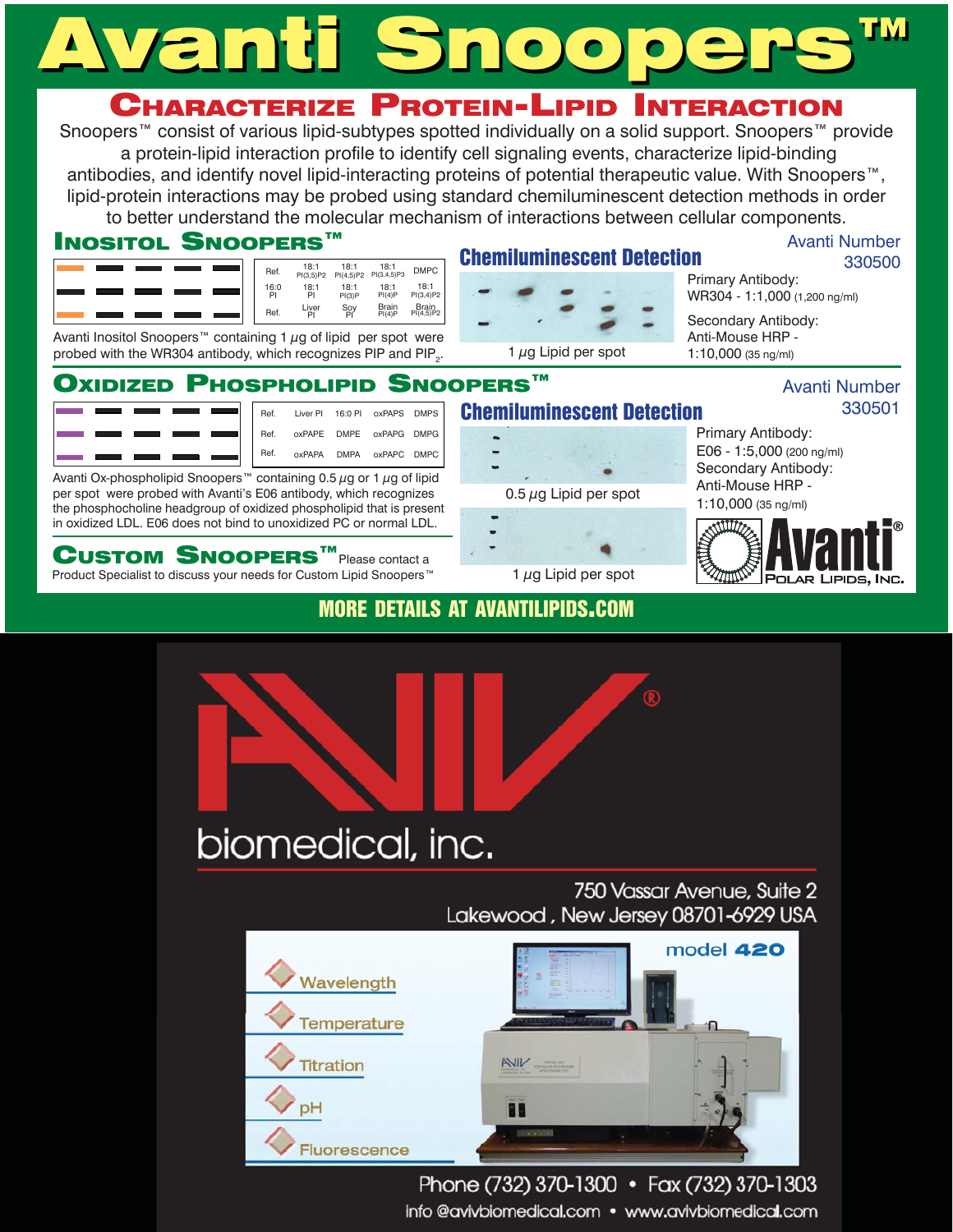# HORIBA



FluoroLog fluorometers combine superior performance, versatility and speed to produce accurate data from the widest range of samples. From our instruments to support to surprising affordability, HORIBA Scientific is dedicated to...

The art of perfection.



**HORIBA Scientific Fluorologs:** Simply the best fluorometers built today.

www.fluorsolutions.com email: info.sci@horiba.com

**Solutions for: Elemental Analysis Fluorescence Ellipsometry** Raman **OEM Spectrometry Optical Components Forensics Particle Characterization** 



**HORIBA** 

Explore the future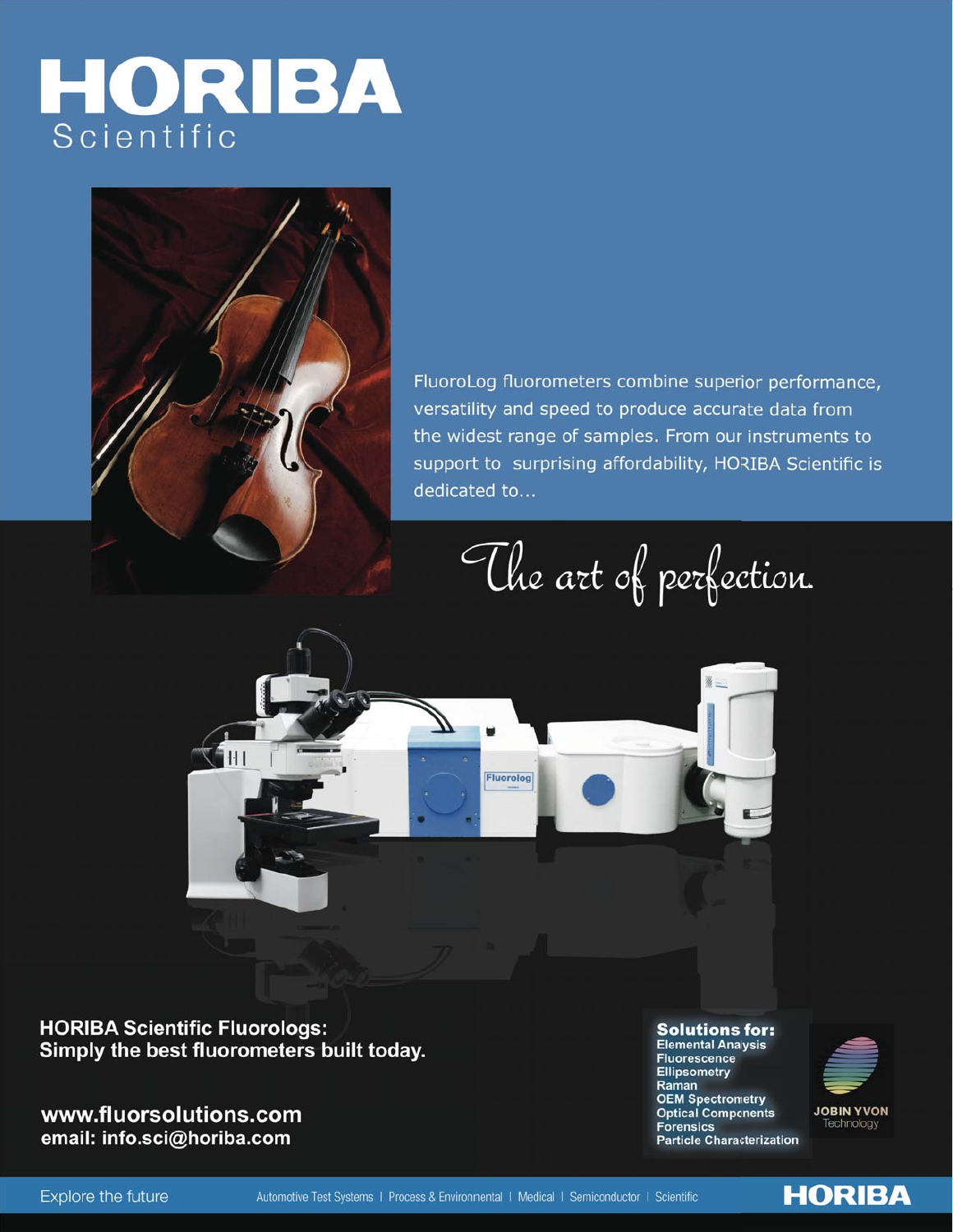# chronos

### **FLUORESCENCE**

· Time-Resolved • Steady-State **\*TCSPC** . Phase & Modulation



### **CHRONOS FEATURES:**

- " TCSPC and/or Phase & Modulation
- . Dual emission channels for T-format polarization and kinetics
- . Fully computer-controlled
- Programmable sequence of measurements
- Upgradable to steady-state



### Frequency-domain or time-domain fluorometer with picosecond resolution.

## When you Think CD... Think UASED

### The World's Leading Circular Dichroism Spectrometer -- New! J-1500

JASCO's unparalleled optical performance and simultaneous measurement modes make the J-1500 a true "Chiro-optical Spectroscopy Workbench." With the ability to measure CD, Absorbance, and Fluorescence versus wavelength and temperature on up to six samples at a time, the J-1500 can provide considerable information to characterize samples faster than ever before. Also available are options for stopped-flow kinetics, auto titration, highthroughput CD and many others all controlled under the Spectra Manager II™ software platform.



**Multiple Position Peltier Cell Holder** 



**MPTC-513** 

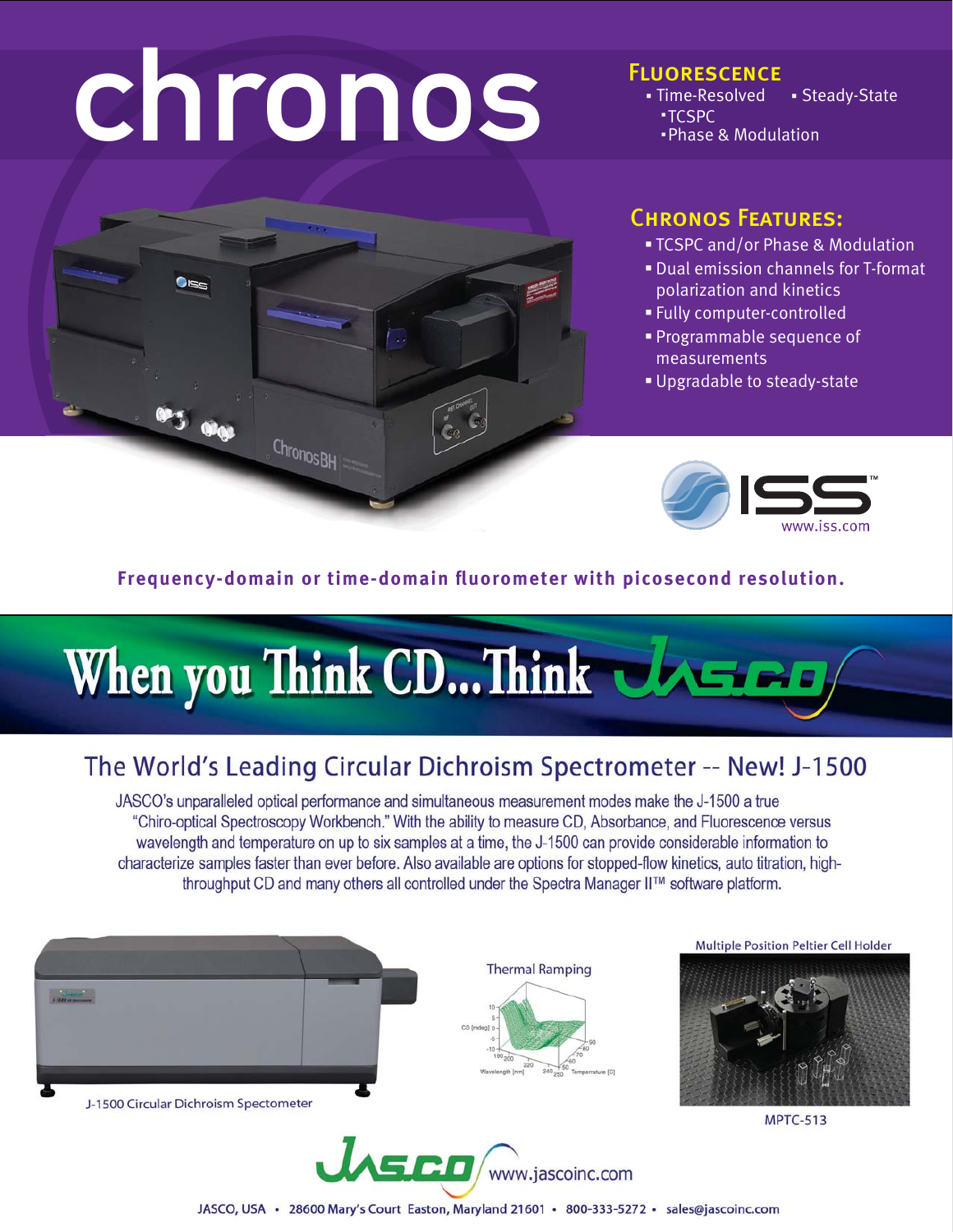

## MicroScale Thermophoresis

a technology by NanoTemper<sup>®</sup>

### Instruments for the measurement of all biomolecular interactions

- Measure affinities without surface immobilization
- Measure label-free or with a sensitive fluorophore
- Measure with a few µl at pM concentration
- Measure in all buffers or in bioliquids



**Understand Biomolecular Interactions Better!** MST Technology is fast, sensitive, easy to use and affordable.

www.nanotemper-technologies.com